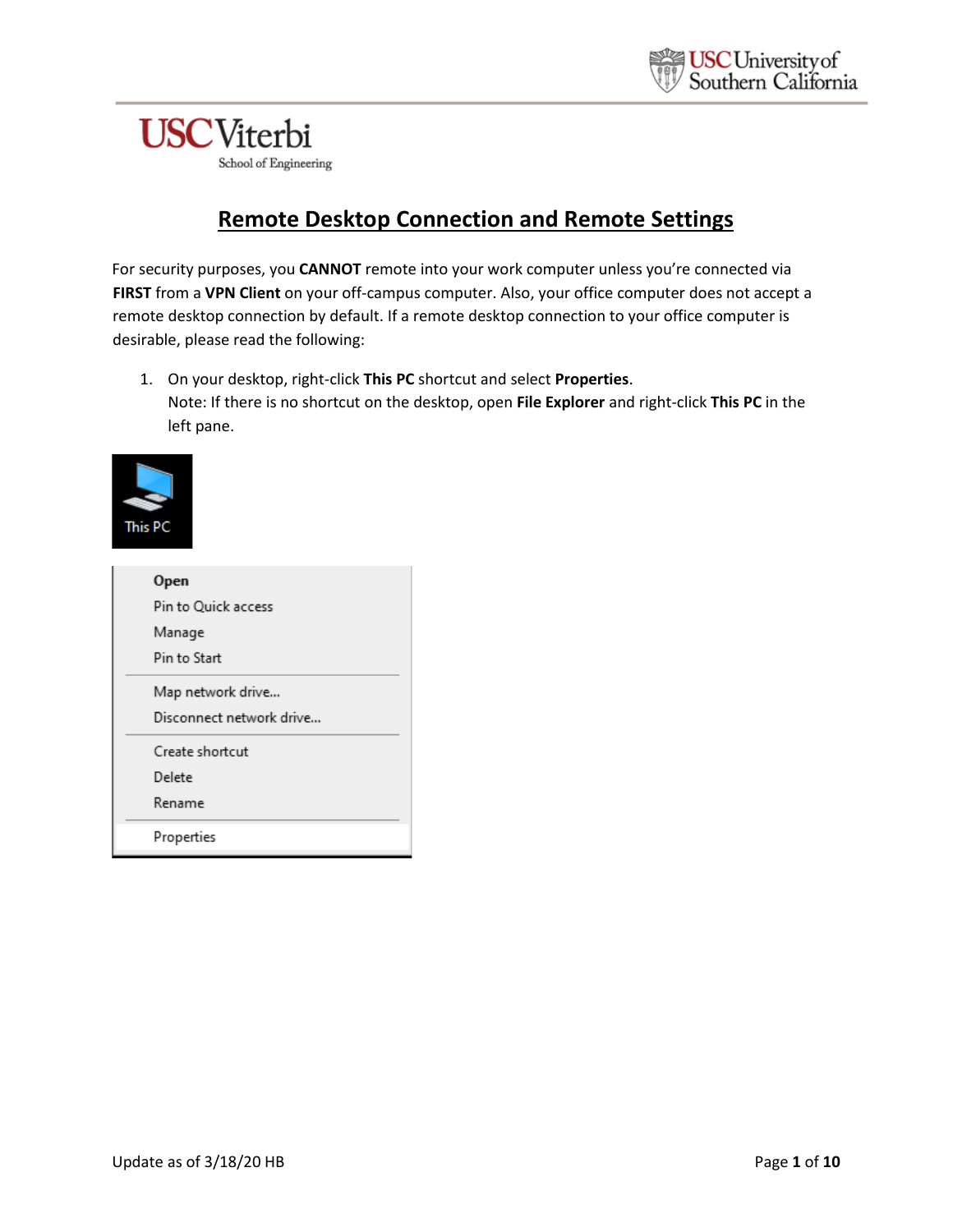

2. This will open the **System** menu then select **Remote Settings** on the left panel.

|  | $\vee$ System                                       |                                                              |            |  |  |                      |  | × |
|--|-----------------------------------------------------|--------------------------------------------------------------|------------|--|--|----------------------|--|---|
|  | $\leftarrow$ $\rightarrow$ $\rightarrow$ $\uparrow$ | Control Panel > System and Security > System<br>$\checkmark$ | ප          |  |  | Search Control Panel |  |   |
|  | <b>Control Panel Home</b><br>Device Manager         | View basic information about your computer                   |            |  |  |                      |  |   |
|  | Remote settings                                     | Windows edition<br>Windows 10 Pro                            |            |  |  |                      |  |   |
|  | System protection                                   | © 2019 Microsoft Corporation. All                            | Windows 10 |  |  |                      |  |   |
|  | Advanced system settings                            | rights reserved.                                             |            |  |  |                      |  |   |
|  |                                                     | System                                                       |            |  |  |                      |  |   |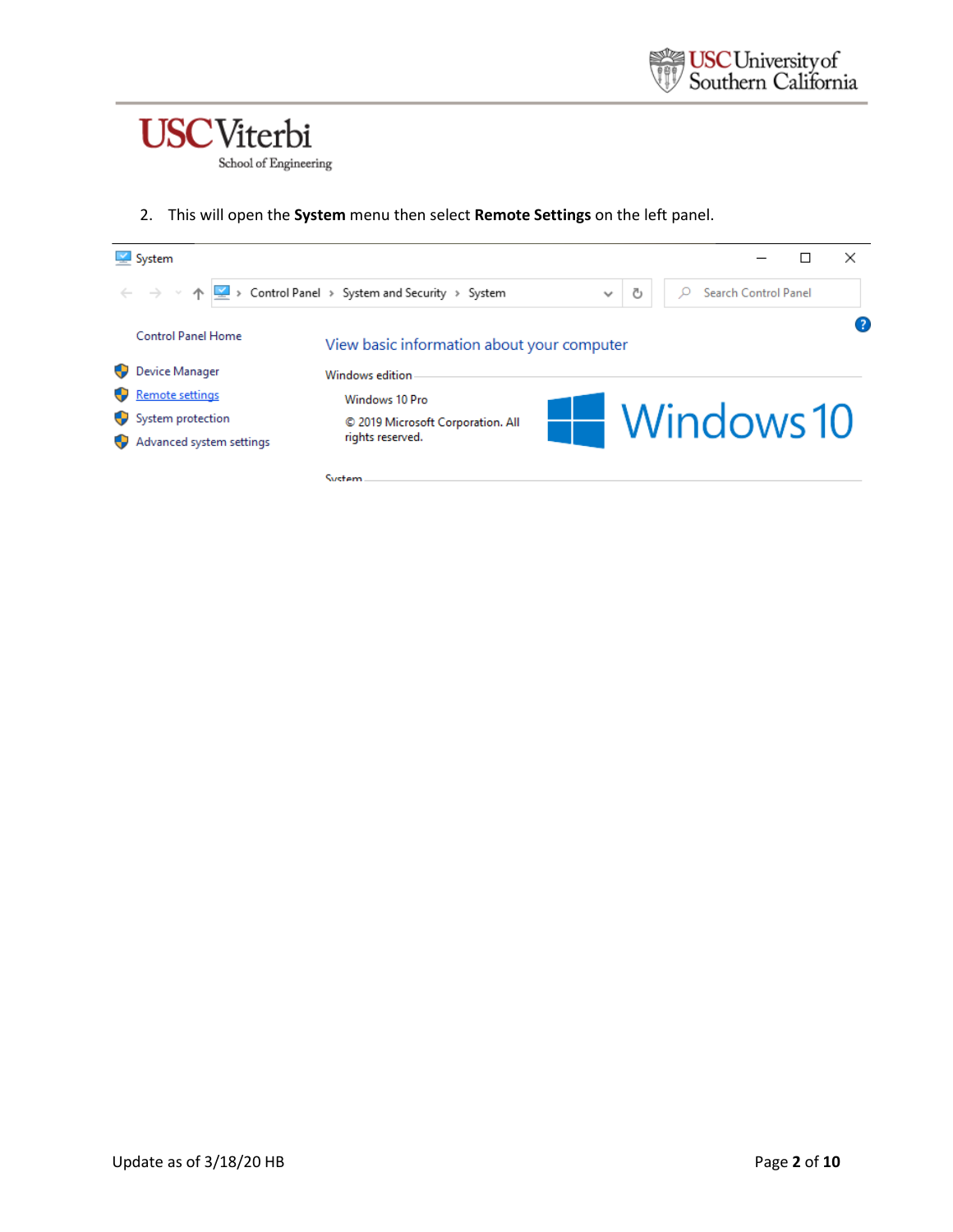

- 3. Under **Remote Assistance.** Check **Allow Remote Assistance** connections to this computer.
- 4. Under **Remote Desktop.** Enable Allow remote connections to this computer.
- 5. Under **Remote Desktop.** Check Allow connections only computers running **Remote Desktop** with **Network Level Authentication**.
- 6. Click **Apply** then **OK**.

| <b>System Properties</b>                                                                                                             |                                                            |          |                                                        |              | x |  |  |  |  |  |
|--------------------------------------------------------------------------------------------------------------------------------------|------------------------------------------------------------|----------|--------------------------------------------------------|--------------|---|--|--|--|--|--|
| Computer Name                                                                                                                        | Hardware                                                   | Advanced | System Protection                                      | Remote       |   |  |  |  |  |  |
|                                                                                                                                      | Remote Assistance                                          |          |                                                        |              |   |  |  |  |  |  |
|                                                                                                                                      |                                                            |          | Ⅳ Allow Remote Assistance connections to this computer |              |   |  |  |  |  |  |
| What happens when I enable Remote Assistance?                                                                                        |                                                            |          |                                                        |              |   |  |  |  |  |  |
|                                                                                                                                      |                                                            |          |                                                        | Advanced     |   |  |  |  |  |  |
|                                                                                                                                      |                                                            |          |                                                        |              |   |  |  |  |  |  |
| Remote Desktop                                                                                                                       |                                                            |          |                                                        |              |   |  |  |  |  |  |
|                                                                                                                                      | Choose an option, and then specify who can connect.        |          |                                                        |              |   |  |  |  |  |  |
|                                                                                                                                      | $\bigcirc$ Don't allow remote connections to this computer |          |                                                        |              |   |  |  |  |  |  |
| (e) Allow remote connections to this computer                                                                                        |                                                            |          |                                                        |              |   |  |  |  |  |  |
| $\sqrt{\phantom{a}}$ Allow connections only from computers running Remote<br>Desktop with Network Level Authentication (recommended) |                                                            |          |                                                        |              |   |  |  |  |  |  |
| Help me choose                                                                                                                       |                                                            |          |                                                        | Select Users |   |  |  |  |  |  |
|                                                                                                                                      |                                                            | ОΚ       | Cancel                                                 | Apply        |   |  |  |  |  |  |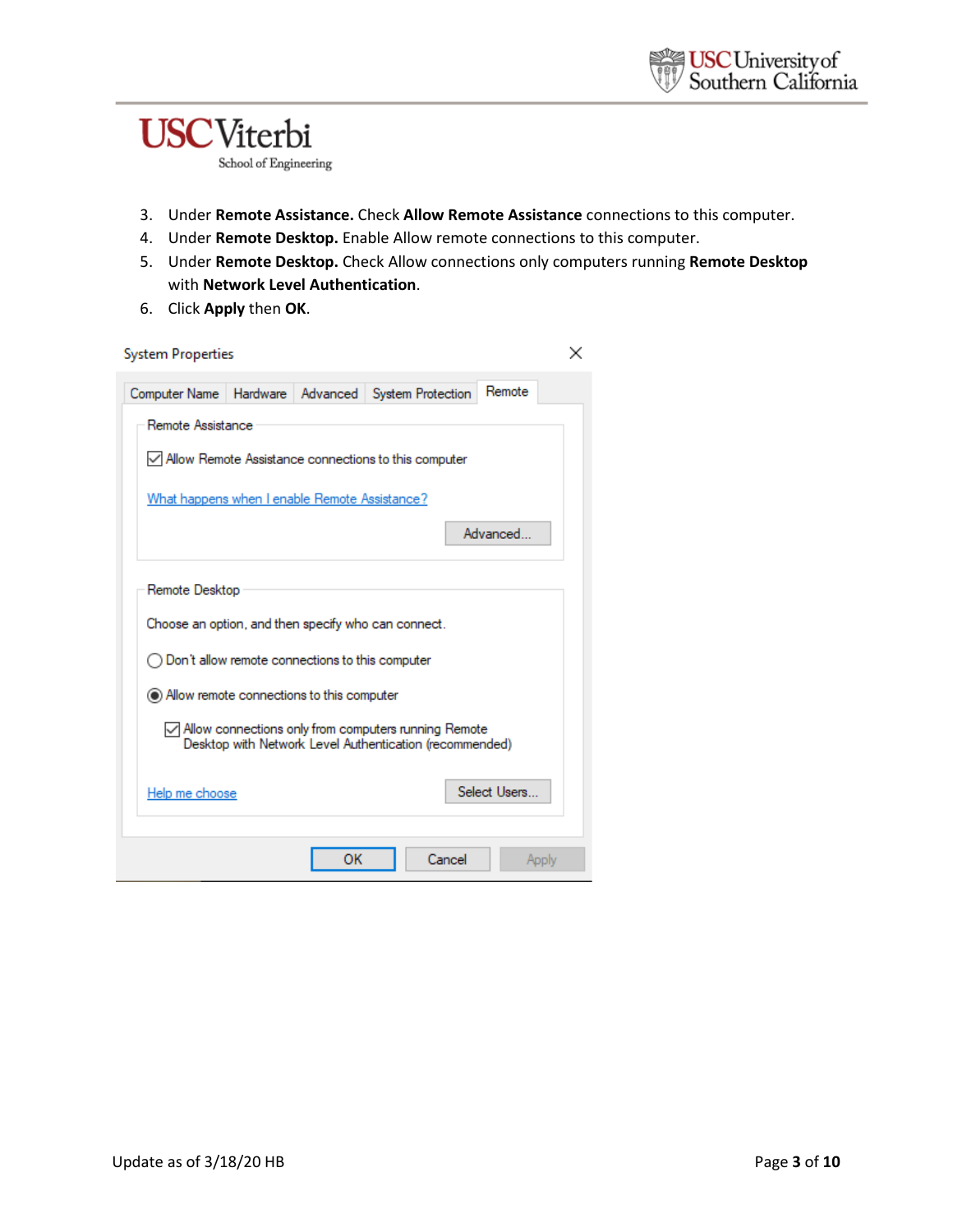

Once your office computer is set up to accept authorized remote desktop connection:

From a remote **Windows 10** computer,

7. On the **Start Menu** type in **Remote Desktop Connection** & select **Remote Desktop Connection**  on the top.

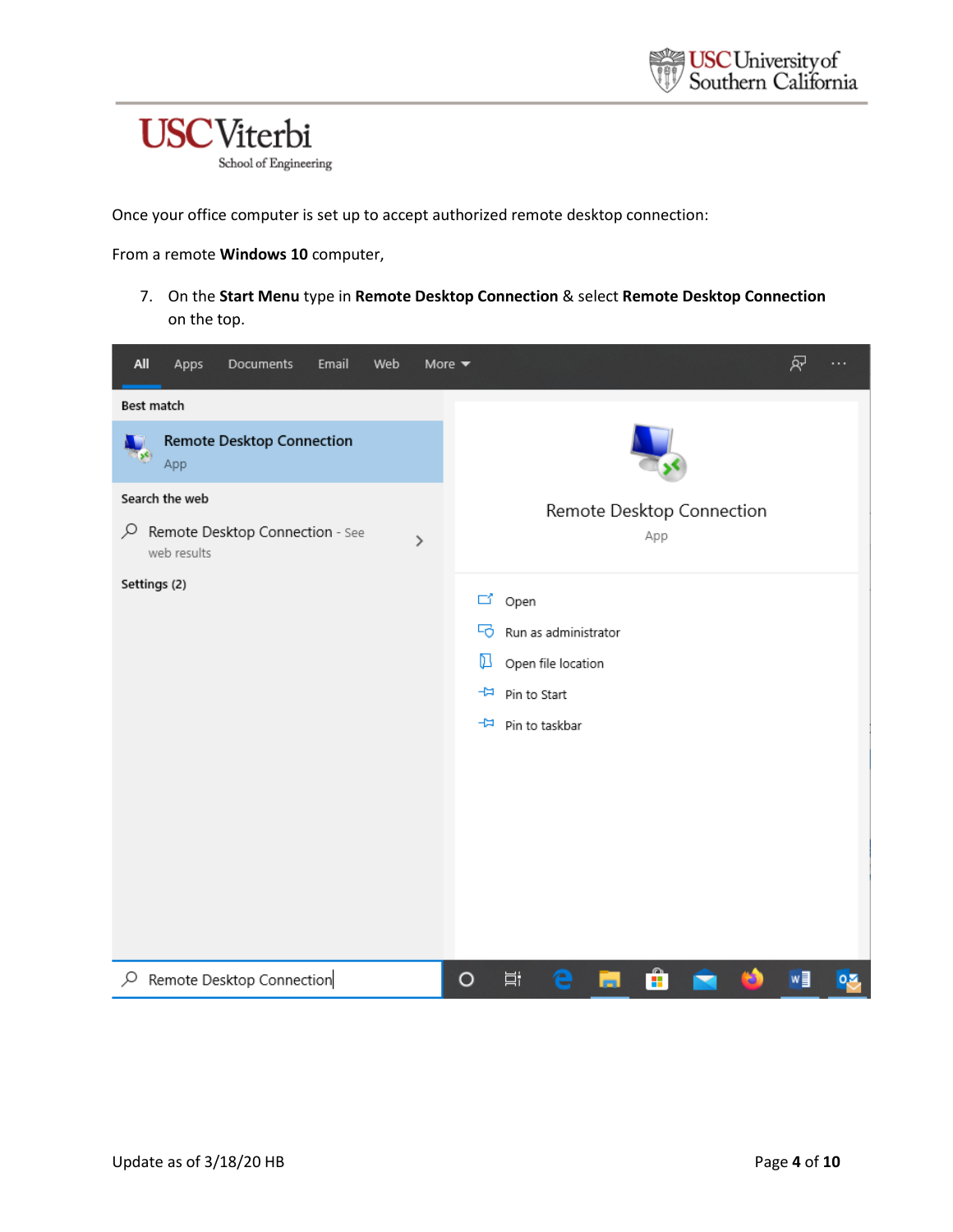

8. Type in yourcomputername.vsoe.usc.edu then click on Connect.

| Remote Desktop Connection |                                                                                                       |         |  |      |  |
|---------------------------|-------------------------------------------------------------------------------------------------------|---------|--|------|--|
|                           | <b>Remote Desktop</b><br><b>Connection</b>                                                            |         |  |      |  |
| Computer:<br>User name:   | yourcomputemame.vsoe.usc.edu<br>None specified<br>You will be asked for credentials when you connect. |         |  |      |  |
| Show Options              |                                                                                                       | Connect |  | Help |  |

- 9. To find your computer name, right click on **This PC** & select **Properties.**
- 10. Under **Computer name, domain, and workgroup settings** look for **Full Computer Name.**
- 11. You will be prompted to enter your credentials for your computer. Login as you would at work. Enter: **vsoe\username** and **password**.
- 12. Click **OK**.

| Windows Security                                              | × |  |
|---------------------------------------------------------------|---|--|
| Enter your credentials                                        |   |  |
| These credentials will be used to connect to hb.ysoe.usc.edu. |   |  |
| vsoe\yourusername                                             |   |  |
| ര                                                             |   |  |
| Remember me                                                   |   |  |

13. Once connected, you are able to access your resources on your remote computer.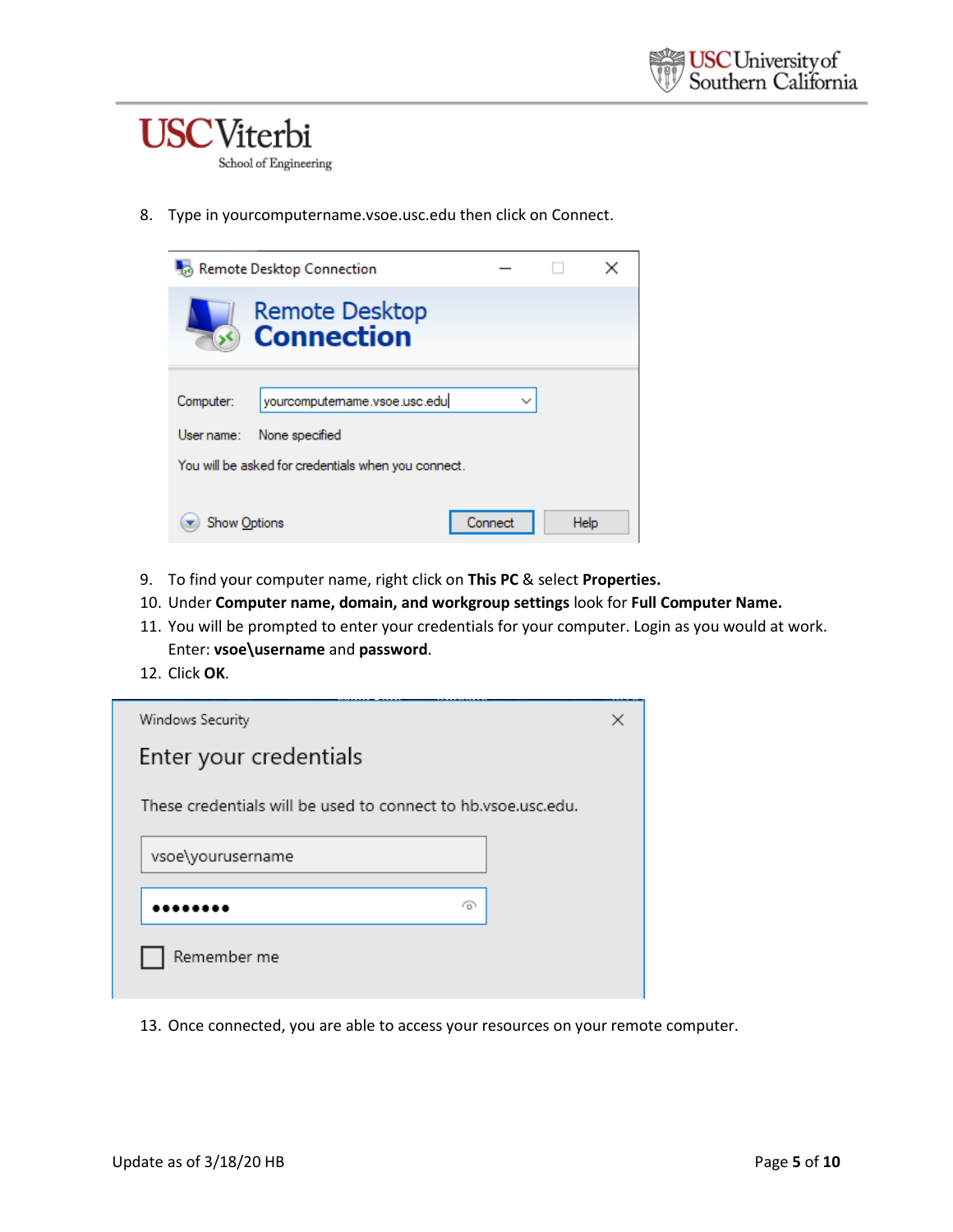

## **Remote Desktop Mac**

1. Go to the App Store and search for Microsoft Remote Desktop.

| <b>Microsoft Remote Desktop 10</b><br>Work from anywhere<br><b>Microsoft Corporation</b> |
|------------------------------------------------------------------------------------------|
| 2.9, 856 Ratings<br>*****                                                                |
| Free                                                                                     |

- 2. Click Get to download the app. You will need to enter you Apple ID credentials.
- 3. Once done, launch the app and click '**+**' icon and select **Add PC** at the top of the **Microsoft Remote Desktop** window.

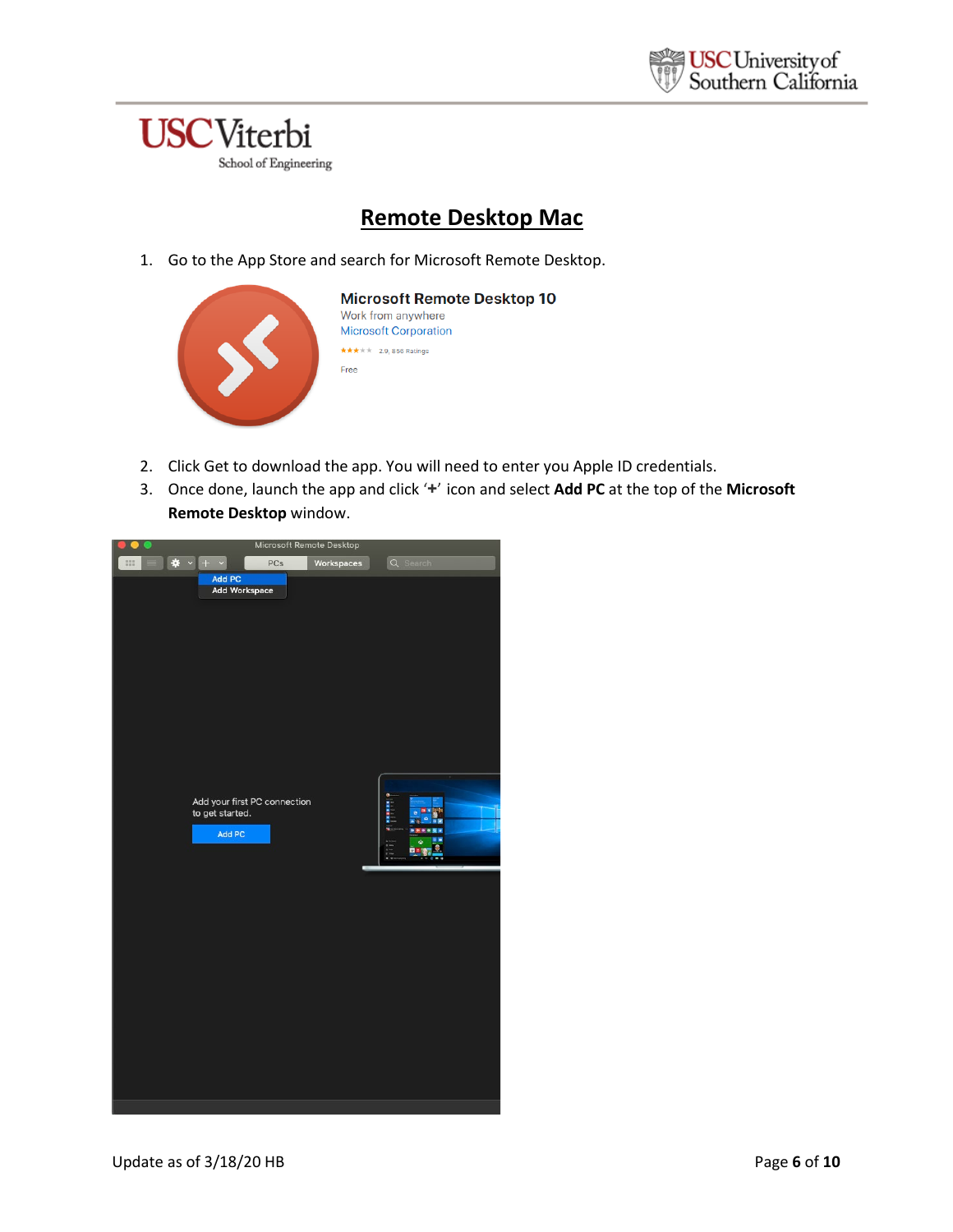



4. Enter your PC name or IP address.

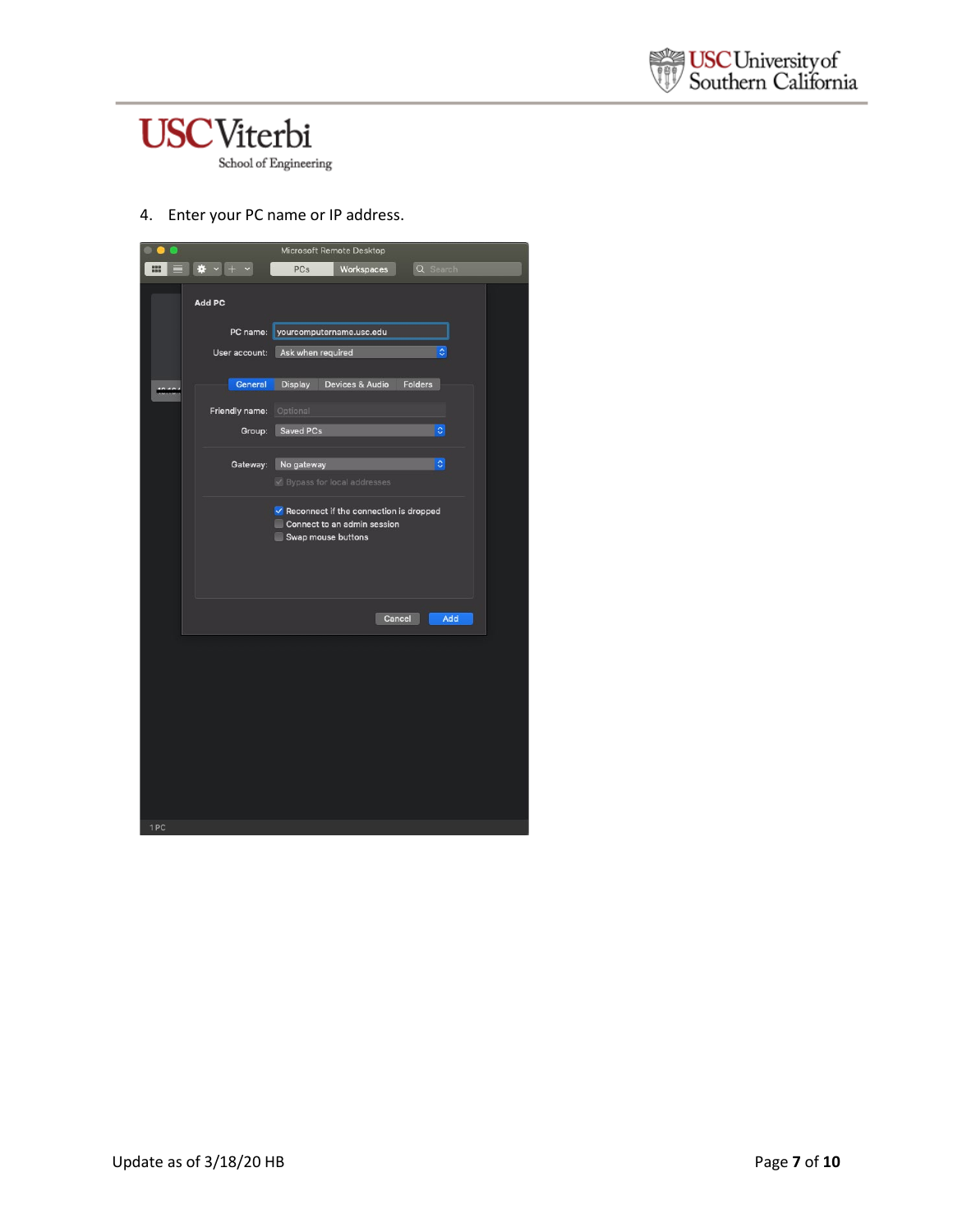

5. For **User Account**, select **Add User Account**, enter your credentials for your computer. Enter: **vsoe\username** and **password** then click **Add**.

| <b>Add User Account</b>        |                                             |  |  |  |
|--------------------------------|---------------------------------------------|--|--|--|
|                                | <b>Username:</b> Domain\user or user@domain |  |  |  |
| Password: Optional             |                                             |  |  |  |
| <b>Friendly name:</b> Optional |                                             |  |  |  |
|                                | Cancel<br>Add                               |  |  |  |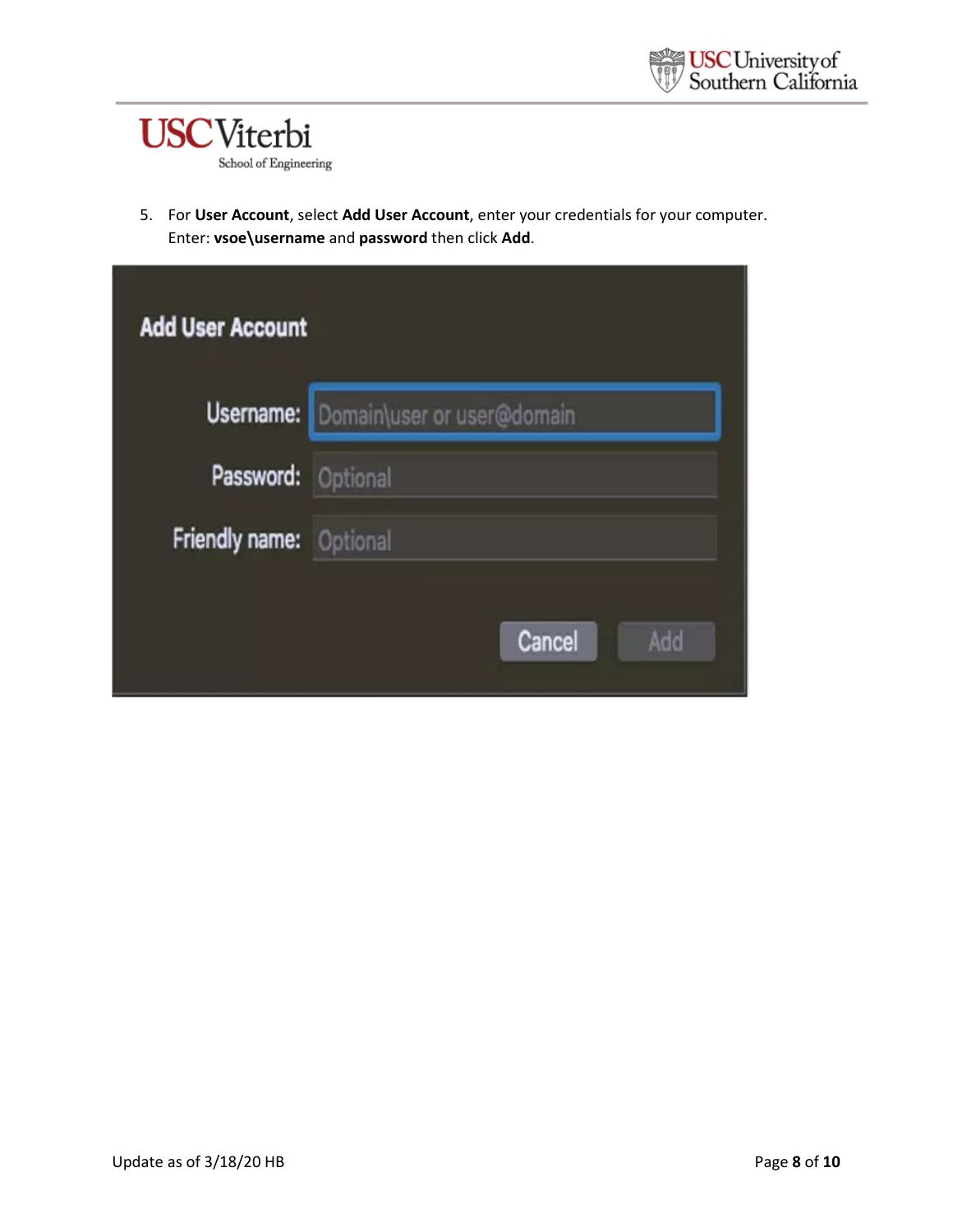



6. To start the connection, double-click on your PC Name thumbnail.